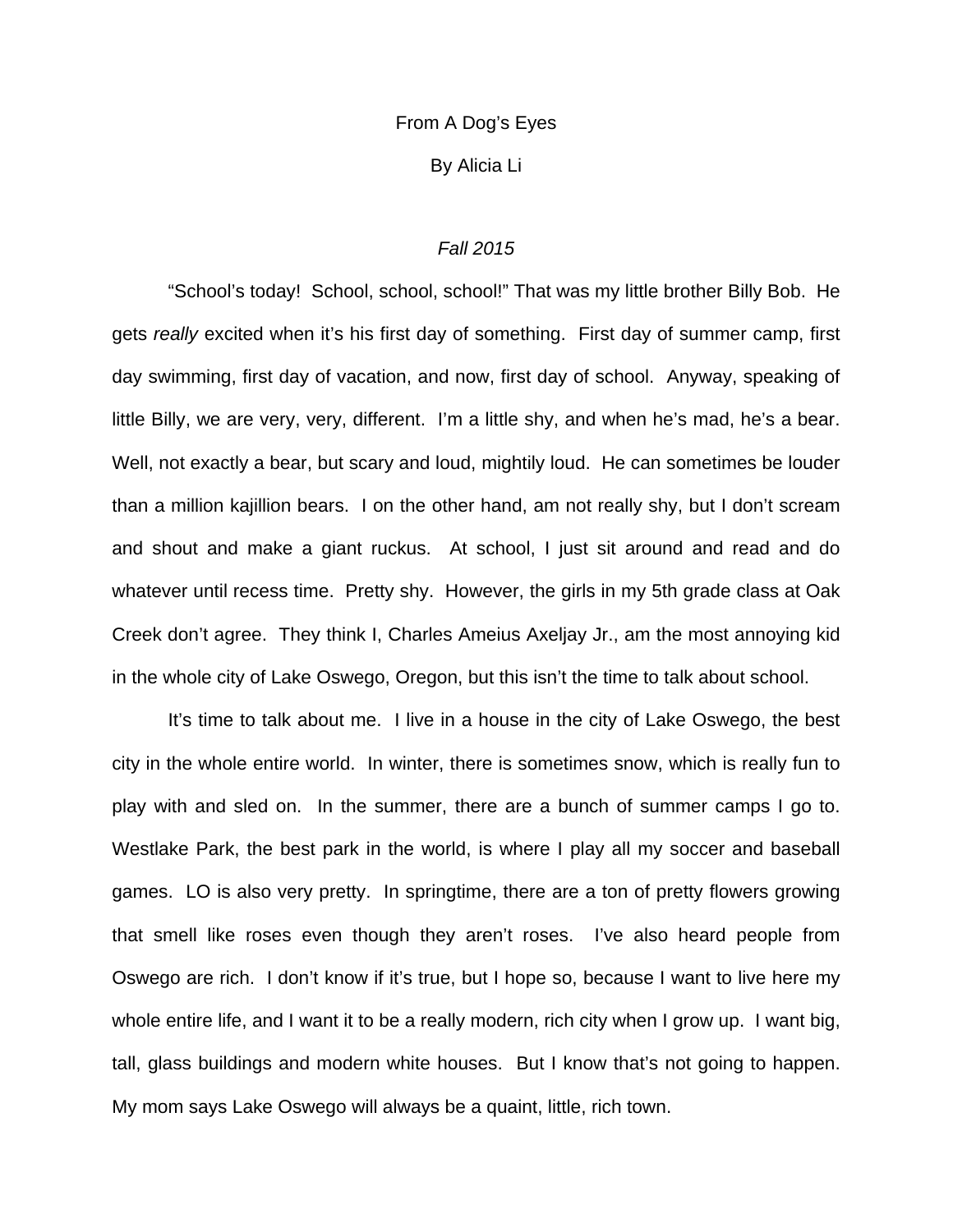## *Spring 2020*

Yes! I finally got my driver's license! Time to go on a stroll!

 As I drive around, I am happy I finally get to drive around on my own. As I gaze around, I see a biker fell on the other side of the road. I glance that way, there are no cars going the other direction. So, without thinking, I drive towards the other side of the road. Suddenly, a speeding car, probably running away from the cops, comes towards me. I try to dodge it, but the speeder went the same way. I knew my life was over. **CRASH!!!!!**

# **R.I.P.**  Charles Ameius Axeljay Jr. Friday, March 13, 2020 2004- 2020

## *Summer 2045*

 My head is spinning, and then my eyelids crack open. It feels like I had been sleeping for centuries. I see lots of humans crowding around me, gushing about how cute I was. I try to make out what's going on. I glanced down for a second and saw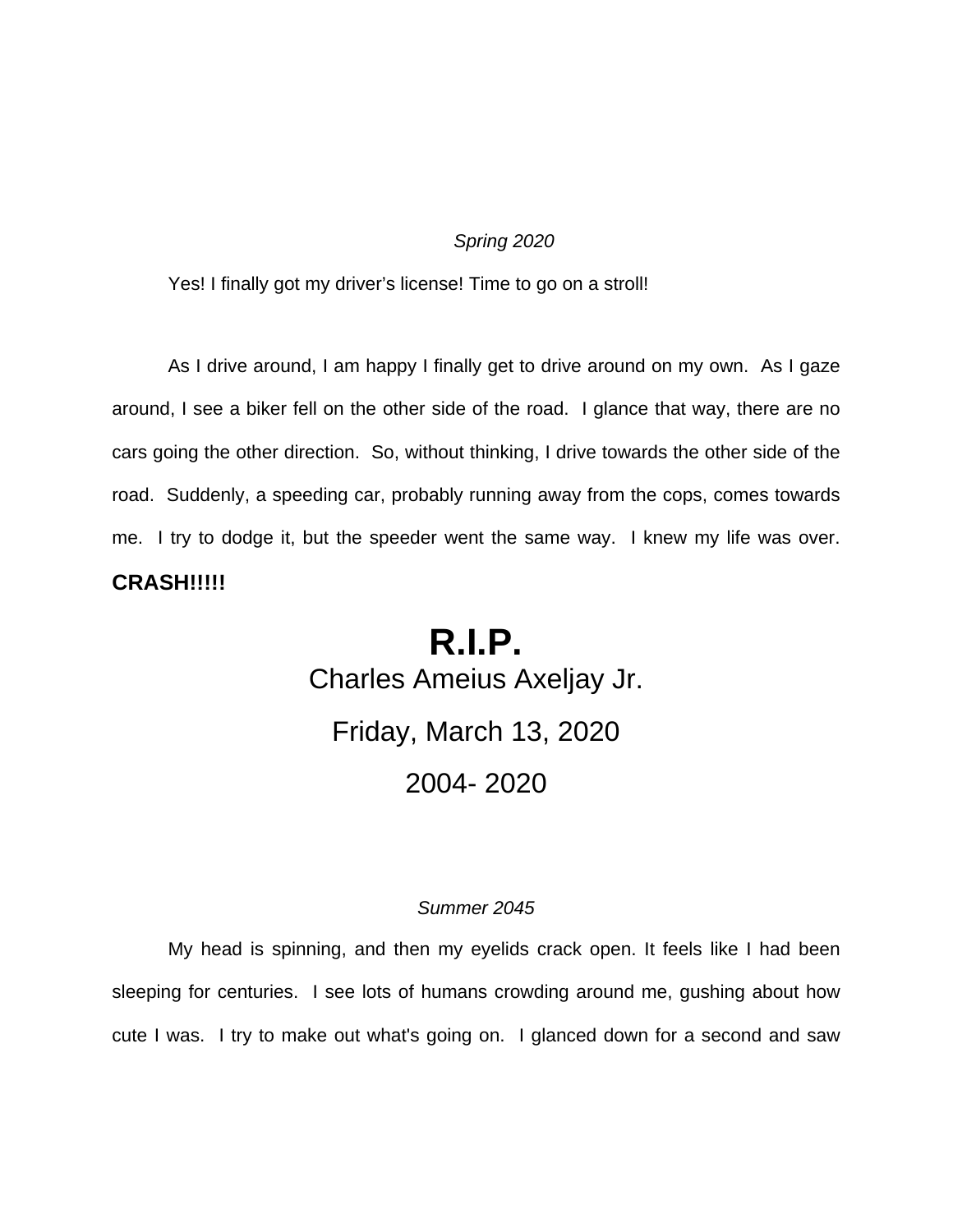beautiful, soft golden paws. Confused, I looked around and saw seven adorable golden retriever puppies next to me. Instantly, I knew. I was a dog.

 After a few interesting months, a kind looking family took me to their house. On the car ride, I stared out the window, trying to figure out where I was. Suddenly, I realized something. I was back in Lake Oswego! I barely recognized it. Many of the houses had been rebuilt, complete with solar panels on the roof. Each house had a protected gateway in front of it, to keep strangers from entering. Everything was more modern, and cooler. Even the streets had changed. Not a single road was missing a bike lane, every streetlight had a light sensor to sense when to activate, and it would be impossible to find a crack in the sidewalk. Then, as we turn onto Kingsgate, I see Oak Creek, the school I attended when I was younger. I barely recognized it. It was all modern looking, glass walls and all. As I saw children playing on the playground, I wished I were them playing at school in the beautiful weather.

 The weather is now hot, and the snow was scarce. In the summers it was scorching and the winters were nice and cool, but not cold. It was like the perfect dream come true.

 I also noticed the people changed too. More were staying at the recreation center working out, and there were no more McDonalds or Burger Kings. Everyone was perfectly healthy and happy. The only problem was the water scarceness. You could only take five minute showers and you had a daily limit on the amount of water you could use.

 Nevertheless, I am completely satisfied with the citizens today. Parents had somehow prevented their children from watching TV all day long, and now, instead, they